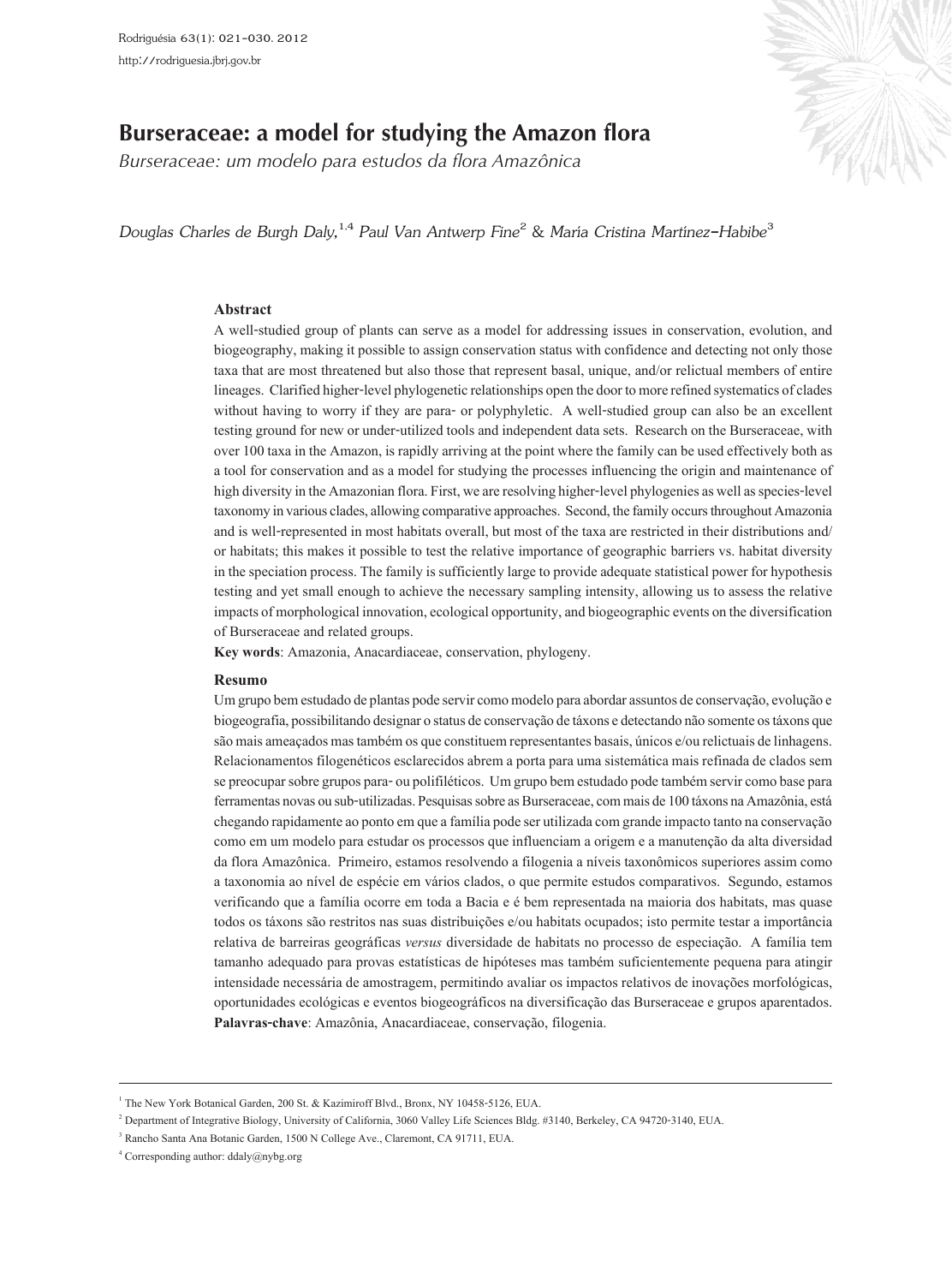## **Introduction**

## **Why a Global Approach?**

A well-studied group of plants can serve as a model for many different avenues of biological investigation, if the group's state of the art includes three main components: (1) a strong taxonomic foundation complemented by a molecular phylogeny; (2) thorough sampling, providing both morphological and molecular characters; and (3) parallel ecological, morphological, and physiological studies of representative species. We can use these well-studied groups to address issues in conservation, biogeography, and evolution, making it possible to assign conservation status with confidence and detecting not only those taxa that are most threatened but also those that represent basal, unique, and/or relictual members of entire lineages. For example, *Beiselia mexicana*  Forman was recently proposed to constitute a distinct tribe basal to the rest of the Burseraceae (Thulin *et al.* 2008). Clarified higher-level phylogenetic relationships open the door to more refined systematics of clades without having to worry if they are para- or polyphyletic (a big obstacle for beginning graduate students in plant systematics). Well-supported phylogenies can be used to test hypotheses for a spectrum of issues, such as the origins and affinities of lineages, e.g., migrations involving South America, the Chocó, the Caribbean and Central America (Weeks *et al.* 2005); the evolution of plant-animal interactions, e.g., whether bat dispersal arose independently in more than one Protieae lineage; and habitat shifts, e.g., strong suggestions that parapatric speciation from clay to sandy soils took place a number of times in *Protium* Burm.f. and has contributed significantly to the overall diversification of the group (Fine *et al.* 2005; Fine *et al.*, in press).

A well-studied group can also be an excellent testing ground for new or under-utilized tools and independent data sets; as an example of this, to date we have prepared permanently mounted leaf clearings of 110 species of tribe Protieae in preparation for a detailed analysis of the value of leaf architecture for Burseraceae systematics (see Ellis *et al.* 2009).

Addressing these issues requires a densely sampled, well-supported phylogeny and a detailed study of the morphology and biogeography of the species. To maximize the utility of these studies, one must also have large numbers of specimens data-based and geo-referenced.

We cannot understand Amazonian Burseraceae (or any other group, for that matter) if all we know about is the Burseraceae of Amazonia. Comprehensive knowledge of a group of plants is important if only to know which names to use, i.e., which are valid and have priority, whether at generic or specific rank. For example, if it were determined that what are called *Protium* in Asia and in Amazonia are not monophyletic (i.e., not congeneric), the Amazonian taxa would have to be part of a Neotropical endemic genus, *Icica* Aubl. Similarly, if the Amazonian *Protium puncticulatum* J.F. Macbr. is found to be conspecific with Andean *P. macrophyllum* (H.B.K.) Engl. or Central American *P. glabrum* (Rose) Engl., the Andean name and then the Central American name have priority and all three would cease to be regional endemics. These issues extending beyond the limits of Amazonia also go well beyond nomenclature, because they affect conclusions about diversity, endemism, biogeography, and conservation.

The Burseraceae are rapidly arriving at the point where the family can be used effectively as a model for studying the Amazon, not only because we are resolving higher-level phylogenies as well as species-level taxonomy in various clades, but also because in Amazonia the family is highly diverse and most of the taxa are restricted in their distributions and/or habitats. The following discusses the current status of research on the family on several scales as it becomes one of the better studied families in Amazonia.

## **An Overview of Burseraceae Diversity**

The Burseraceae comprise ca. 750 species of trees and shrubs in 19 genera, and the family is best known as the source of frankincense (*Boswellia*  Roxb. ex Colebr.), the premier African timber tree okoumé (*Aucoumea* Pierre), copal (*Bursera* Jacq. ex L. and *Protium*), myrrh (*Commiphora* Jacq.), and the regionally important pili nut (*Canarium*  L.) and African pear (*Dacryodes* Vahl). The latter four genera occur on at least two continents, and four genera in the family each have more than 100 species: *Protium*, *Commiphora*, *Bursera*, and *Canarium* (Daly *et al.* 2011)(Fig. 1).

The Burseraceae make up an important part of the structure and diversity of both humid and dry forests in many parts of the tropics, often accounting for 10–14% of the trees in species-rich lowland tropical moist forests. As an example, in a lowland forest in Sarawak, the Burseraceae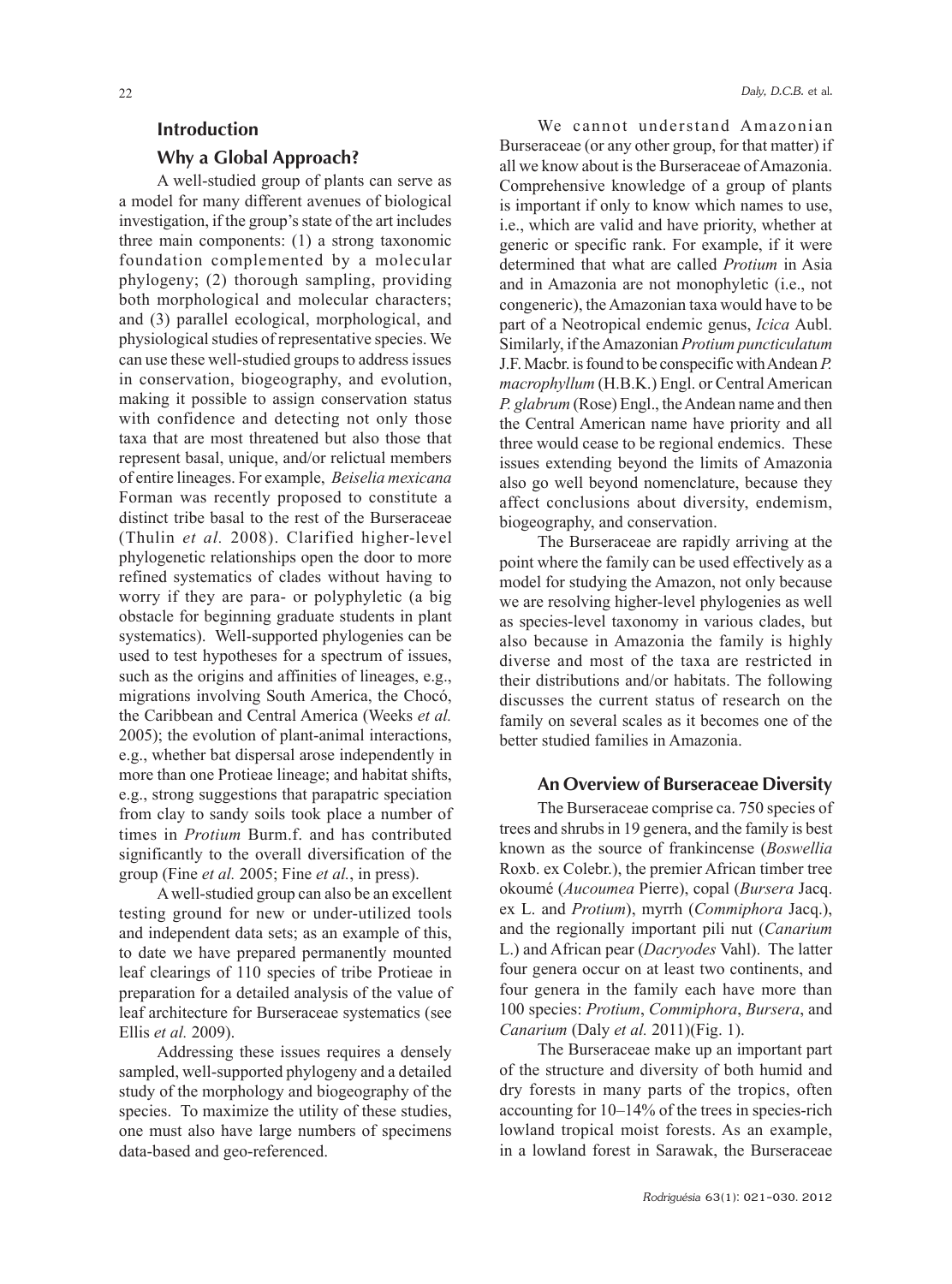comprised the third most important tree family in relative density, second in basal area, and ninth in relative diversity, and it accounted for five of top 20 species in relative frequency (Lee *et al.* 2002).

The family is remarkable for having a high number of congeners in limited areas. As examples, there are 48 species of *Bursera* in the state of Guerrero, Mexico (Rzedowski *et al.* 2005); 8 of *Dacryodes* on 1 ha in Brunei, 17 of *Santiria* Blume on 50 ha in Sarawak (Lee *et al.* 2004), 33 of *Protium* on 70 ha near Manaus, and 29 spp. of *Protium*, *Crepidospermum* Benth. and *Tetragastris* Gaertn. in  $67$  0.1-ha plots spread over  $25 \text{ km}^2$  in Amazonian Peru (Fine *et al.* 2005).

## **Towards a New Subfamilial Classification**

Until recently, the subfamilial classification of the Burseraceae was in a fascinating state of flux, but as molecular systematic investigations progress and the results are reconciled with morphology, the Mexican endemic *Beiselia* is indicated as a monotypic tribe basal to the rest of the family (Fig. 1).

In tribe Bursereae, *Bursera* moves toward absorbing *Commiphora*, as recent phylogenetic analyses are revealing new patterns within traditional lineages, with *Bursera* subgenus *Elaphrium* Jacq. sister to *Commiphora* + *Bursera* subgenus *Bursera*



**Figure 1 –** Generalized phylogeny of Burseraceae with expanded sample, but with similar methods and the same genes as reported in Weeks *et al.* (2005). Tribal names follow those as recommended by Thulin *et al*. (2008). Note that several genera are paraphyletic. Figure courtesy of A. Weeks.

(e.g., Weeks & Simpson 2007). There is surprising evidence for *B. inversa* from northern Colombia being the most common recent ancestor for *Commiphora*, a genus with all but two of its approx. 190 species distributed in the Old World. *Bursera tonkinensis* Guillaumin is also implicated as having a basal position in the clade (Weeks & Simpson 2007; Martínez-Habibe, unpublished results).

Molecular phylogeny and to a lesser extent morphology are changing the composition and structure of tribe Canarieae. The Bursereae-Boswelliinae are being confirmed as monophyletic – but sister to traditional tribe Canarieae instead of Bursereae, which may be absorbed by the former. Madagascan *Boswellia* has proven to be a new, endemic genus, *Ambilobea* Thulin, Beier & Razafim., and firmly in Canarieae (Thulin *et al.* 2008). *Dacryodes* is pantropical as currently circumscribed but may prove to be polyphyletic (A. Weeks, pers. comm.). A number of Neotropical species in this latter genus have been found to have functionally perfect flowers (Daly & Martínez-Habibe 1992), but the monophyly of these species has yet to be tested.

With the removal of *Trattinnickia* Willd., Garuga Roxb., and later *Garuga*, the Protieae have remained intact as a tribe but internally unresolved. Accepting the unification of Madagascar/Mauritius *Marignia* Comm. ex Kunth and Neotropical *Icica* under Asian *Protium* by Marchand in 1867–1868, the broadly circumscribed *Protium* at present consists of ca. 175 species in the Neotropics plus one species each with non-overlapping distributions in Indonesia, continental tropical Asia, the Philippines, Papua New Guinea, Mauritius, and Madagascar. The remainder of the tribe comprises two small genera, *Crepidospermum* (6 species) and *Tetragastris* (10). The Protieae are examined in more detail below.

## **Molecular-based Phylogeny and Biogeographical Reconstruction**

A well-sampled phylogeny can provide insights into the historical biogeography of a lineage. For example, work in the Malphigiaceae has revealed that the oldest members of the family are African and that colonization of South America occurred later, via a land bridge in the Miocene (Davis *et al.* 2002). The Burseraceae are also thought to be a lineage that has migrated between the Old and New World via a Boreotropical landbridge (Weeks *et al.* 2005). Fossils of the Protieae, Canariae and Bursereae have been found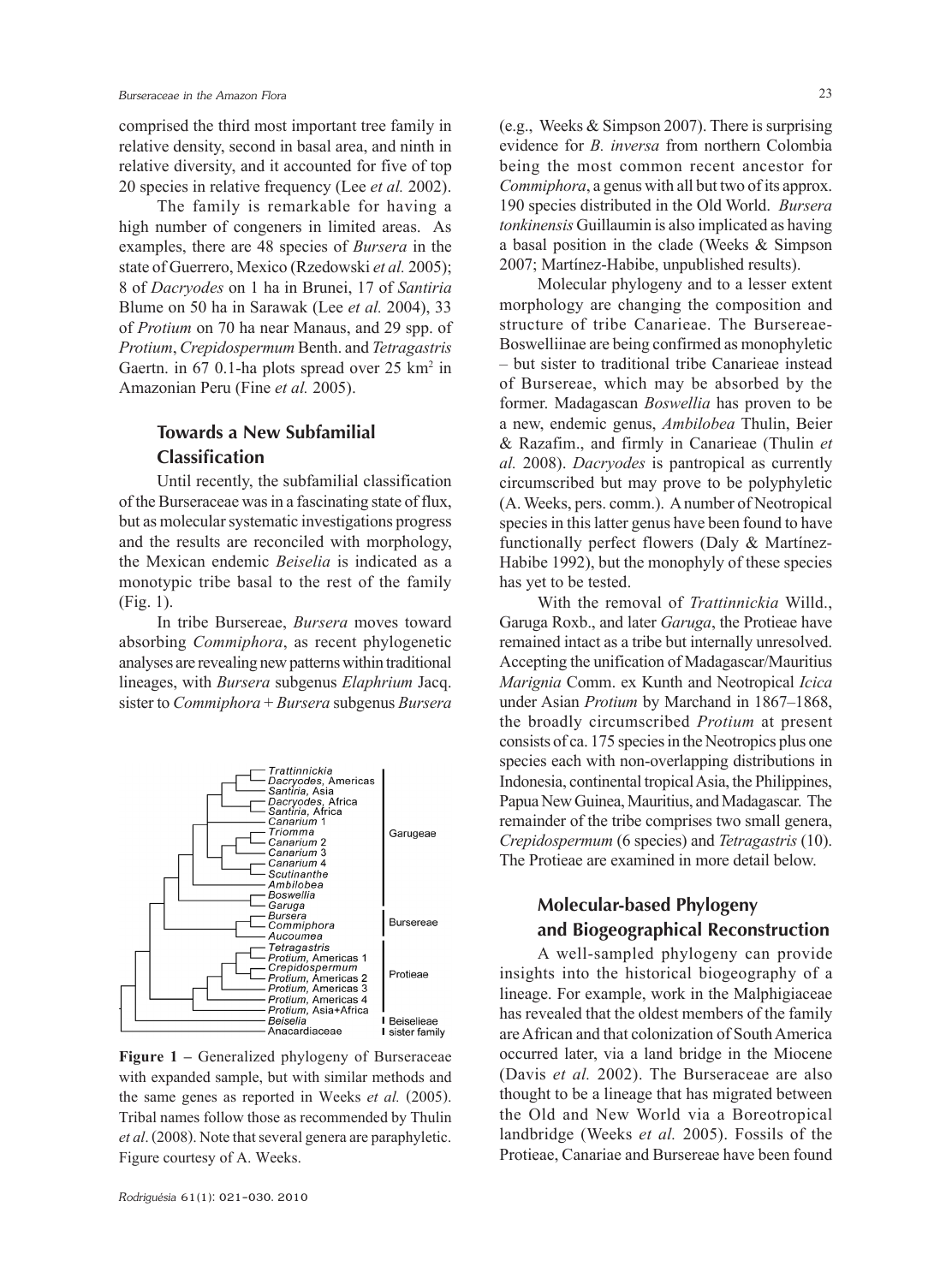in London and Florissant, Colorado, even though those lineages no longer occur in the Northern Hemisphere outside of the tropics. Reconstructions of biogeography using the phylogeny of the Burseraceae points to a Northern Hemisphere origin with subsequent migrations into Africa, Asia and the New World Tropics (Weeks *et al.* 2005).

As for the Protieae, our phylogeny in Figure 2 reveals a similar story. The oldest lineage appears to be the Old World clade (sections *Protium* and *Marignia*) that includes species from Madagascar, Mauritius, continental tropical Asia, the Philippines and Papua New Guinea. All other lineages are clades in the New World tropics – pointing to an ancient split at least 50 million years ago, when fossils of Protieae show that the lineage lived in London, in what was then a tropical Europe. Subsequent cooling and drying of the global climate caused two lineages of the Protieae to move south, one towards the Old World tropics and another towards South America. One of our most fascinating preliminary findings is that the most basal lineage of New World Protieae is the *Icicopsis* group – and its most basal taxon is *P. fragrans* (Rose) Urb., which occurs only in Cuba's Oriente rain forests near Baracoa. This is consistent with the hypothesis that that the common ancestor of *Protium fragrans* and all other New World Protieae lived in the New World tropics before the lineage ever arrived in the Amazon and began its spectacular radiation of over 100 species. All other Central American and Caribbean *Protium* (including the other four species that live in Cuba) occur in derived lineages of the clade (Fig. 2), pointing to more recent dispersal by lineages that radiated in the Amazon and then dispersed northward across the Caribbean Sea or the Darien Gap.

The trajectory of *Bursera* tells a very different story. Although the resolution of certain clades is still vague, it was possible to determine that the islands were colonized from Central America by two distinct lineages, and that most species are restricted endemics that radiated during the Middle Miocene to Pliocene (De-Nova *et al*. 2011, Martínez-Habibe, unpublished results).

#### **The Importance of Sampling**

It is important to be very cautious when making sweeping interpretations of biogeographic history when one does not have a comprehensive sample of all of the taxa (including extinct species). For example, if we did not have samples of *Protium fragrans* in the phylogeny, we would conclude that the basal lineage *Icicopsis* Engl. was

Amazonian, and that perhaps all Caribbean and Central American taxa were more derived – a story that we now hypothesize to be incorrect. Many of the taxa missing from our phylogeny in Figure 2 are from the Chocó biogeographic region on the Pacific side of the Andes, and these may either change the structure of the phylogeny or reveal that some subclades currently considered Amazonian are in fact trans-Andean, which could change our characterization of the dispersal and migrations of Protieae through the eons. Recent collections made in that region are being incorporated into a more complete molecular phylogeny (Fine *et al.* in prep.).

In *Bursera*, a broad sampling was important to determine the relationships of the Antillean species with their relatives in mainland Central and South America. It would be impossible to obtain an understanding of the evolutionary relationships of a region like the Antilles without both a molecular phylogeny and a thorough study of herbarium and living material.

### **Current Challenges – Global**

For tribe Protieae as for so many groups of organisms, satisfactory internal resolution of the group's phylogeny hinges on obtaining samples for molecular studies of far-flung taxa possibly representing distinct lineages; this highlights both the need for both greatly increased field work and facilitation of access to silica-dried material from parts of the world that may be unstable and/or resistant to export of such material.

For the Burseraceae in general, most key geographic gaps are in the Malesian region, especially Borneo, the uplands of New Guinea, the Philippines, Vietnam and neighboring countries. Of greatest concern for the Protieae are the Chocó biogeographic region, the northern Andes, western Amazonia including the Andean piedmont, and various additional parts of Colombia. Between 2009-2011, we were able to sample lowland New Guinea, Vietnam, part of the Chocó biogeographic region of Colombia, and New Caledonia. As for key taxa, during the same period we were finally able to collect and sample several key taxa for the first time: *Haplolobus* H.J. Lam, "*Bursera*" *tonkinensis* Guillaumin (an apparent link between *Bursera* and *Commiphora*), Asian *Dacryodes*, *Bursera* sp. nov. from Goiás, Brazil (Daly, in press), and *Protium serratum* Engl. in Vietnam (of which *P. yunnanense* (Hu) Kalkman from S China proves to be a synonym), but some missing links still present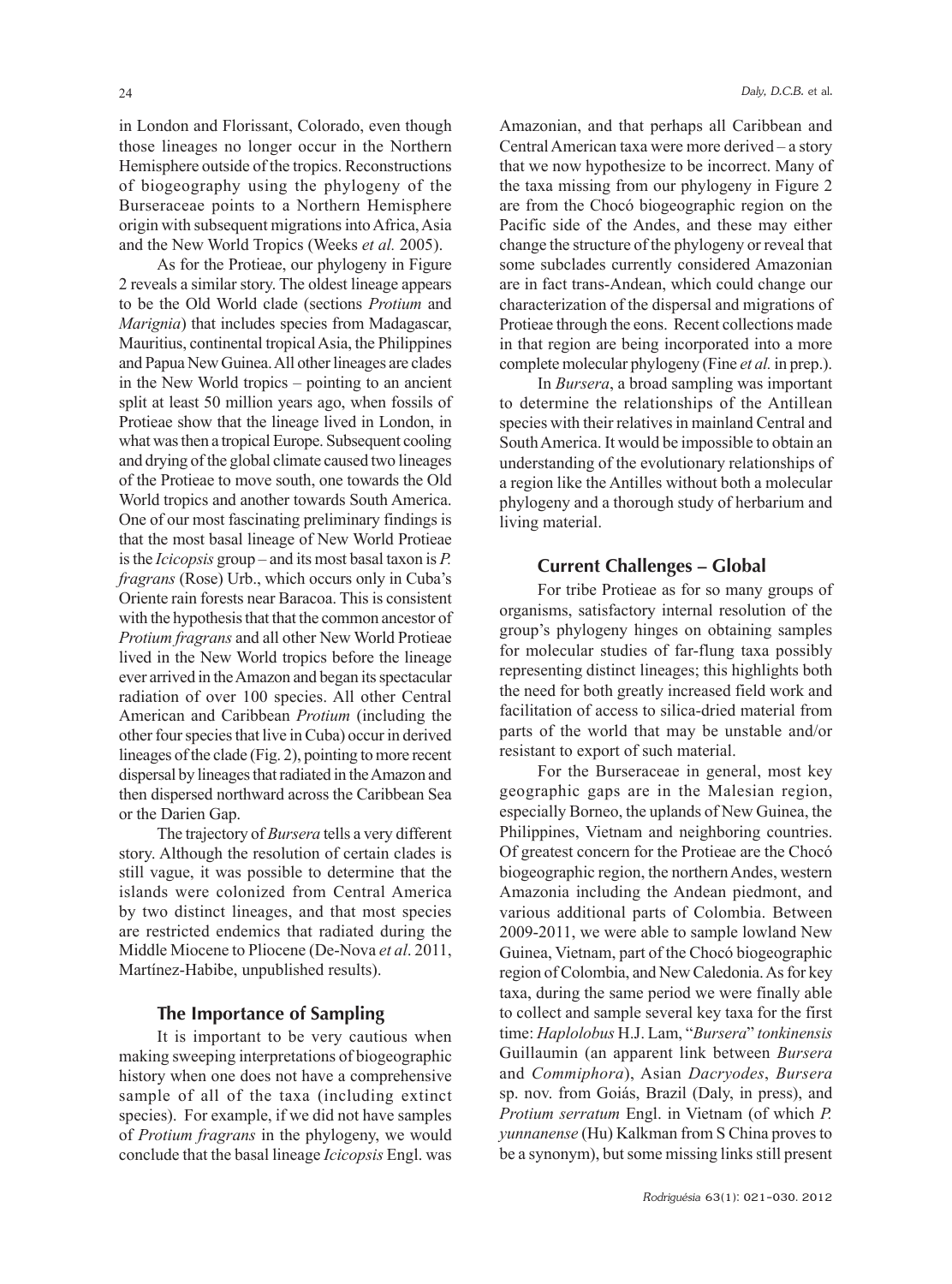

**Figure 2** – Bayesian analysis of 66 Protieae taxa using a GTR + I + Gamma model in Mr. Bayes 3.1 (Huelsenbeck & Ronquist 2001) for one million generations (and after stationarity was achieved). Posterior probabilities (after burn-in generations were discarded) are listed at each node when over 50%. Named sections of *Protium* are written along the branches of the clades in italics. All species are South American unless otherwise indicated in bold capitals.

worrisome gaps for our higher-level phylogeny: *Pseudodacryodes* from Congo, *Rosselia* from eastern Papua New Guinea, and African *Santiria*.

Another challenge is posed by the large number of undescribed species in some genera and in some geographic regions. Pockets of new species and under- or unsampled lineages occur in the Chocó biogeographic region (various genera); Madagascar, where the number of described species is increasing from 3 to 33 in *Canarium* (Daly & Raharimampionona in prep.) and from 28 to ca. 50 in *Commiphora*; and surprisingly parts of the Andes (mostly *Protium*), where some undescribed Burseraceae are proving to be local dominants (Daly *et al.* in press). Many of the new taxa worldwide are not yet represented by material adequate for publishing them.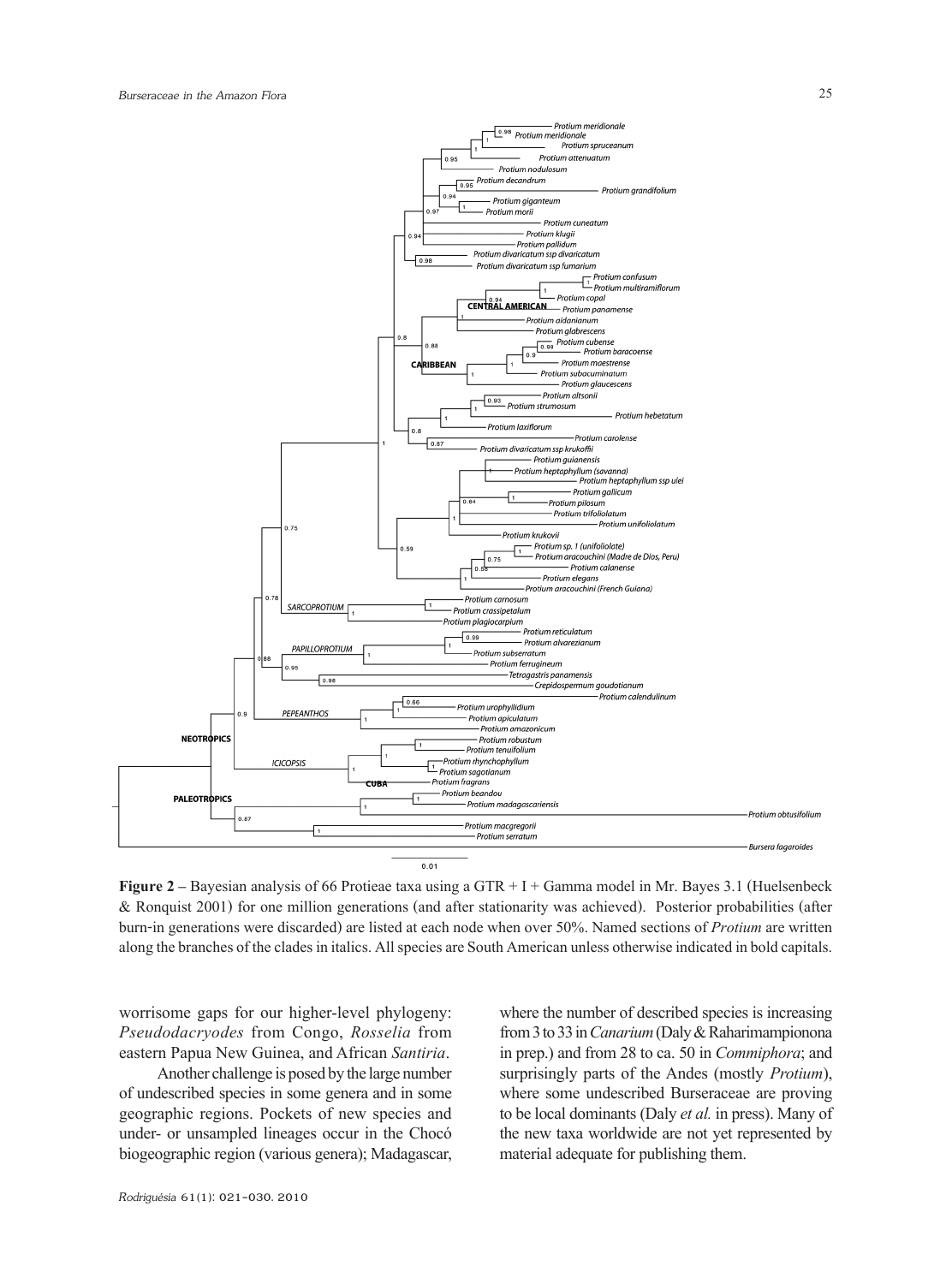## **Overview – Burseraceae in Amazonia**

The Burseraceae comprise an excellent model for studying Amazonia because of its high diversity, ecological importance, diversity of habitats occupied, and habitat specificity. The family includes over 100 species in the Amazon, including at least 65 species in the Colombian Amazon. In their ecological importance, the Burseraceae are on a par with all of the great families of trees in Amazonia and the Guianas, but the manner in which this importance is achieved differs from one region to another. Overall, the Burseraceae score somewhat higher in relative density than in relative diversity (number of species) and far higher in relative density than in relative "dominance" (basal area), as they tend to be small to mediumsized trees. In eastern Amazonia and the Guianas, the importance of the Burseraceae is due primarily to their great numbers. In the western part, relative density is far lower but relative diversity far higher. In central Amazonia, the family is strikingly important under both these criteria.

As examples of some of these patterns, in a forest inventory in Amapá (E Amazonia), the Burseraceae were 4th in Family Importance Value and 3rd in relative density but only 7th in relative diversity (Mori *et al.* 1989), while in an inventory in W Amazonian Peru, the family was 11th in relative density but tied for 5th in relative diversity (Spichiger *et al.* 1996). In the Biological Dynamics of Forest Fragments project in Central Amazonia, the family was 2nd in relative diversity, with 49 species, and *Protium* was the most speciose genus (35 spp.) (Rankin-de-Morona *et al.* 1992), while at the same time the Burseraceae comprised 5838 or 9.82% of 59436 trees sampled over 10 cm DBH and one species of *Protium* was by far the most abundant tree species, with 2435 individuals or 4.1% of all the trees inventoried (S. Laurance, pers. comm. 2000).

The family is ecologically versatile overall, but individual species tend to show habitat preferences and a number are habitat specialists, although few species of Burseraceae are found as habitat specialists in flooded, poorly-drained or extremely poor soils; those that do are often restricted geographically. On 28 plots of 0.1 ha in the Colombian Amazon, Giraldo-Cañas (1999) found that the Burseraceae were represented in 12 of 15 vegetation types sampled, while on 95 plots of 0.1 ha, Duivenvoorden (1995) found that most Burseraceae show strong preferences against flooding, for drainage, and for nutrient-poor soils. Almost three quarters of the 35 species investigated in the Peruvian Amazon by Fine *et al.* (2005) were restricted to only one of three edaphic habitats: white-sand forest, clay soil forest, or brown sand forest from eroded river terraces.

## **Molecular-based Phylogeny and Taxonomic Questions in Protieae**

Generic limits and many relationships within Protieae historically have proven difficult to resolve based on morphology alone (e.g., Daly 1989; Harley & Daly 1996), although molecular studies to date provide strong support for a wellresolved Protieae clade (Fig. 2), and the results are remarkably congruent with higher-level, morphology-based taxonomy within the tribe, including virtually all published sections of *Protium* (the oversized sect. *Eu*-*Icica* excepted): *Protium*, *Marignia*, *Icicopsis*, *Sarcoprotium*, *Pepeanthos* and *Papilloprotium* (e.g., Daly 1989, 2007; Daly & Fine 2011). *Crepidospermum* and *Tetragastris* are thus far both monophyletic but nested within *Protium*, so as it stands the tribe may end up being a single genus of ca. 190 species.

The molecular-based phylogeny has also contributed to the circumscription of these sections, including unusual taxa that were misplaced on first examination. For example, *Protium fragrans* from Cuba falls neatly within a well-supported *Icicopsis* clade, as originally proposed by Swart (1942) and, similarly, the Guianas endemic *P. plagiocarpium* Benoist belongs to a well-supported clade of section *Sarcoprotium* Daly species (Fig. 2).

Despite the large cluster of *Protium* species towards the top of Figure 2 that are unassigned to sections, it includes some well-supported groups that are united by morphological characters and thus could become new named sections in the future. For example, most if not all of the clade that includes *Protium altsonii* Sandwith, *P. hebetatum*  Daly, *P. laxiflorum* Engl. and *P. strumosum* Daly is characterized by green fruits, suggesting bat dispersal (see Daly 1987).

### **Current Challenges in the Protieae**

One issue that will be helped by molecular studies at (infra-)specific rank is the question of whether one or more clusters of names that have been synonymized are in fact complexes of closely related species; these include *Protium decandrum*  (Aubl.) Marchand, *P. trifoliolatum* Engl., *P.*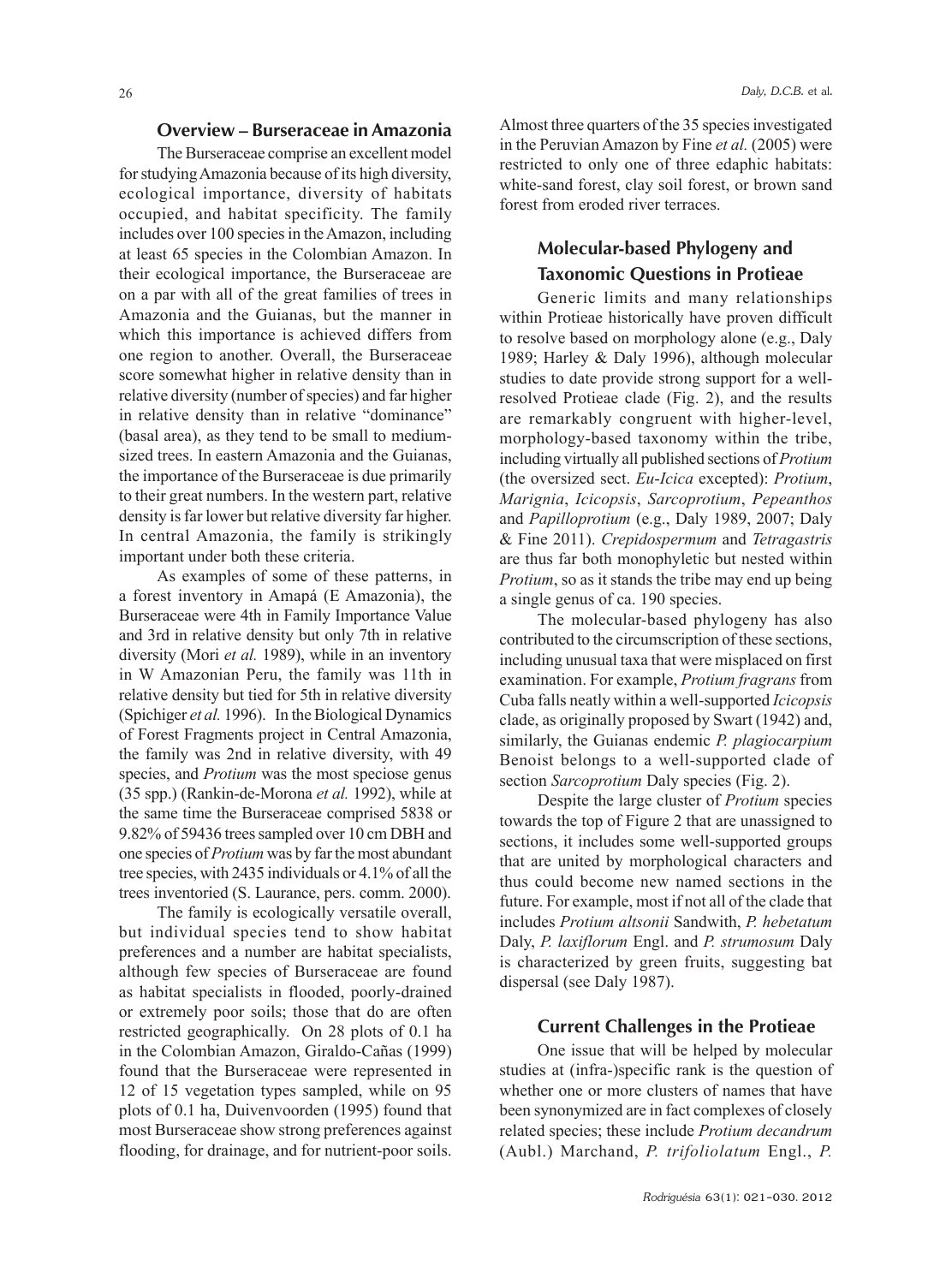*aracouchini* (Aubl.) Marchand, *P. heptaphyllum*  (Aubl.) Marchand, *P. sagotianum* Marchand, and *P. unifoliolatum* Engl.; it is interesting to note that all but the latter were originally described from French Guiana.

An eternal question in Amazonian botany is which of the taxa we believe to be strict endemics or disjuncts are in fact artifacts of collecting; examples that appear to be disjunct between C or W Amazonia and the Guianas include *Protium krukovii* Swart, *P. occultum* Daly, *P. strumosum*  Daly, *P. pallidum* Cuatrec., and *P. robustum* (Swart) D. M. Porter.

While *Bursera* is notorious for hybridizing (e.g., Weeks & Simpson 2004), especially *B. simaruba* (L.) Sarg., this has not yet been documented in *Protium*, but one complex that should be examined is Amazonian *P. guianense*  (Aubl.) Marchand and the mostly Cerrado specialist *P. pilosissimum* Engl., between which intermediates are found in S Amazonia.

Finally, several groups present what have been intractable challenges among the Amazonian Burseraceae; the molecular-based phylogeny will aid in the untangling of species complexes and synonomy questions, but all require expanded botanical exploration. First, *Protium* sect. *Icicopsis*, an object of current revision, is both variable and repetitive vegetatively while the fruits rarely help; it is possible that hair types and surface features like lenticels will yield useful keys. Second, *Protium heptaphyllum* is a highly variable, widespread species ranging from Costa Rica to S Brazil that needs to be the subject of at least a master's thesis using morphometrics and molecular systematics. Third, the *Protium aracouchini*/*P. calanense*  Cuatrec./*P. elegans* Engl./*P. leptostachyum* Cuatrec. complex is also widespread, and it is highly variable vegetatively, the flowers display few diagnostic characters, and the fruits of all are red above and green below at maturity. Finally, the species of *Protium* sect. *Sarcoprotium* can be distinguished rather easily with flowers present, or even with a petal or two persisting on the developing fruits, but sterile or with just fruits they are very difficult to separate. Surveying multiple populations of a species complex across its geographic range and assessing genetic variation within and between populations and comparing it to the amount of variation between morphologically distinct (and discrete) species is one way to begin to resolve these questions using genetic data.

An interesting application of molecularbased phylogenies is using sister-taxa relationships to infer speciation mechanisms. For example, lineages that are subdivided by a mountain range often include sister taxa that share elevational ranges suggesting allopatric speciation via barriers causing reproductive isolation (Coyne & Orr 2005). Alternatively, sister taxa can have parapatric ranges and specialize in different habitat types, indicating a very different mechanism (Moritz *et al.* 2000). In the Protieae, Fine *et al.* (2005) mapped soil type onto a phylogeny of 35 species of Protieae from the Peruvian Amazon and found that the five species that were associated with whitesand forests had each arisen independently in the phylogeny, consistent with a hypothesis of habitat heterogeneity promoting speciation.

Finer-scale studies of section *Papilloprotium* (Daly & Fine 2011; Fine *et al.* in press) have yielded interesting patterns with respect to habitat and phylogeny. The white-sand specialists *Protium reticulatum* (Engl.) Engl. and *P. alvarezianum*  Daly & P. Fine are geographically separated and likely are a result of allopatric speciation between different white-sand areas, while *P. subserratum*  (Engl.) Engl. includes multiple populations of two morphologically and genetically distinct entities that inhabitat both white-sand forests and terra firme forests of more fertile soil types throughout the western Amazon, plus a third morphotype that is geographically isolated from the other populations in Amapá and French Guiana (Daly & Fine 2011; Fine *et al.*, in press). Future studies will quantify the level of gene flow that crosses habitat boundaries in order to directly test whether speciation-with-gene flow is occurring within *P. subserratum*.

Three additional groups of species merit similar investigations. As noted, one *Protium* clade consists possibly exclusively of species with large, globose fruits that at maturity are green without and white within, suggesting dispersal by bats; the implication is that bat dispersal may have arisen only once or at most a few times in *Protium*. Very few Neotropical Burseraceae are mostly or exclusively floodplain species (e.g., *P. krukovii* Swart, *P. meridionale* Swart, *P. puncticulatum* J.F. Macbr.), and it will be interesting to determine whether these arose parapatrically like the white-sand specialists. Finally, the surprising number of Andean *Protium* species, most of them recently discovered and still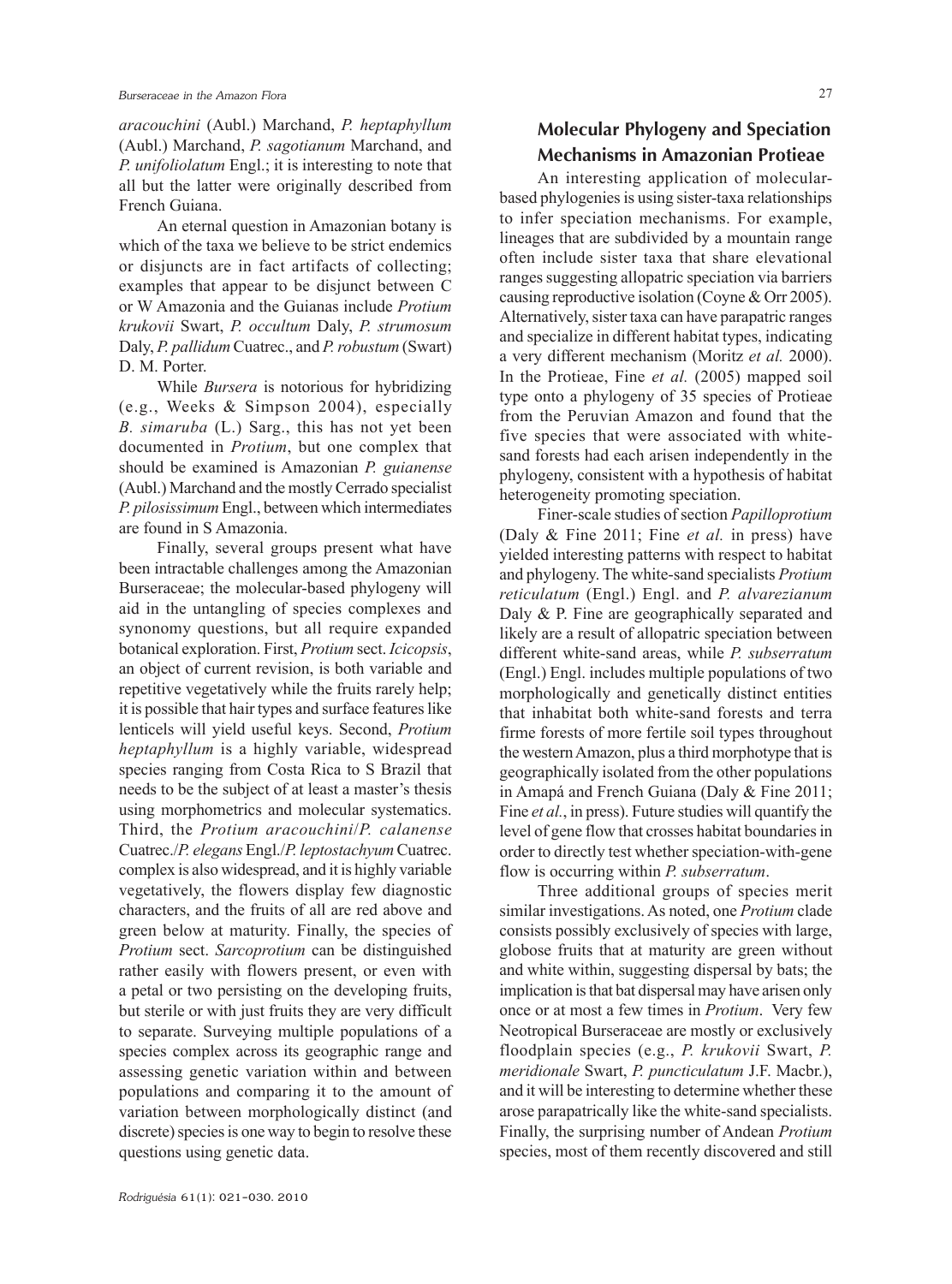undescribed, invite investigation as to whether colonization of montane habitats has occurred multiple times and relatively recently.

## **A Broader View of Amazonian Burseraceae**

Our rapidly improving understanding of Burseraceae systematics and biogeography, combined with the family's diversity, ecological importance, and habitat specialization in the Amazon region, make it an excellent group for studying the Amazon flora. Diversification in the family occurs via multiple mechanisms, even within some clades, but in Amazonia, in the absence of obvious barriers to genetic exchange, divergence via habitat shifts is likely to be more prevalent than in other regions. Our results to date are compatible with the scenario of the Amazon flora as relatively young, with groups like the Burseraceae undergoing relatively recent and rapid speciation. It is impossible to decipher an Amazonian group without a global grasp of the group, particularly in adjacent floras. Thorough sampling is absolutely essential, as is a rigorous taxonomic foundation, and taxonomic revisions should be complemented by ecological and physiological studies. This sets the stage for the revealing analyses that can be conducted using molecular phylogenies.

## **Approaches – Tools and Independent Data Sets**

Molecular approaches are already making inroads into some of the most stubborn problems in higher-level Burseraceae classification, and examples have been cited of issues where this will prove to be the case at lower ranks as well, but additional tools hold great promise. Pollen characters cast a good deal of light on tribe Protieae (Harley & Daly 1996), so we anticipate similar success with tribe Canarieae (Harley & Daly in prep.). Another traditional character set that inexplicably has been neglected to date in the family is leaf(let) anatomy, and we have begun to build a more extensive collection of liquid-preserved leaf material; one curious aspect of Burseraceae leaflet morphology is the pulvinulus, and lab studies are needed to determine its anatomical structure and whether these are "present" anatomically even when they are not visible in taxa normally characterized by them.

Leaf anatomy and leaf architecture have proven to be useful for better delimitation of Antillean *Bursera*, helping in the construction of a solid taxonomic treatment for the region (including three new species). The union of molecular and morphological approaches allowed the discovery of, for example, the independent evolution of amphistomatic and simple leaves (Martínez-Habibe, unpublished results).

### **Barriers to Progress**

The obstacles to progress in the study of the Burseraceae are those faced by all Amazonian botanists, but this does not make them any less damaging nor bring them closer to resolution. Botanical exploration and the number of botanical collections generated are both drastically down from the levels of activity ten years ago, and some high-profile but ill-conceived initiatives in Amazonia have proven to be expensive, ineffective in their geographic coverage, and wasteful in that they are producing large numbers of mostly useless sterile collections.

Meanwhile, there is still a severe shortage of professional and productive (in the sense of publications) botanists based in Amazonia; there are still campuses of federal universities that do not have a single Ph.D.-level vascular plant systematist on their faculties. Elsewhere, professors of botany have such heavy teaching loads that they have difficulty finding time to identify plants and conduct systematic research.

## **Encouraging Developments**

Still, there is strong cause for hope. Access to biodiversity for researchers has improved, and there are some embryonic efforts at international cooperation in frontier regions of Amazonia; this includes Colombia, where very recently botanical exploration has become markedly safer and more feasible. The data-basing and digitization of Amazonian herbaria, using standardized software, are beginning to reduce duplication of effort and increase consistency in recorded identifications; Brazil's national flora checklist project and a small number of regional floristic projects are helping as well. These advances will further increase the value of well-studied plant groups as models for research on floristics, conservation, and speciation.

### **Acknowledgements**

We recognize the support of U.S. NSF Award DEB 0918600, the JRS Biodiversity Foundation, and the Beneficia Foundation.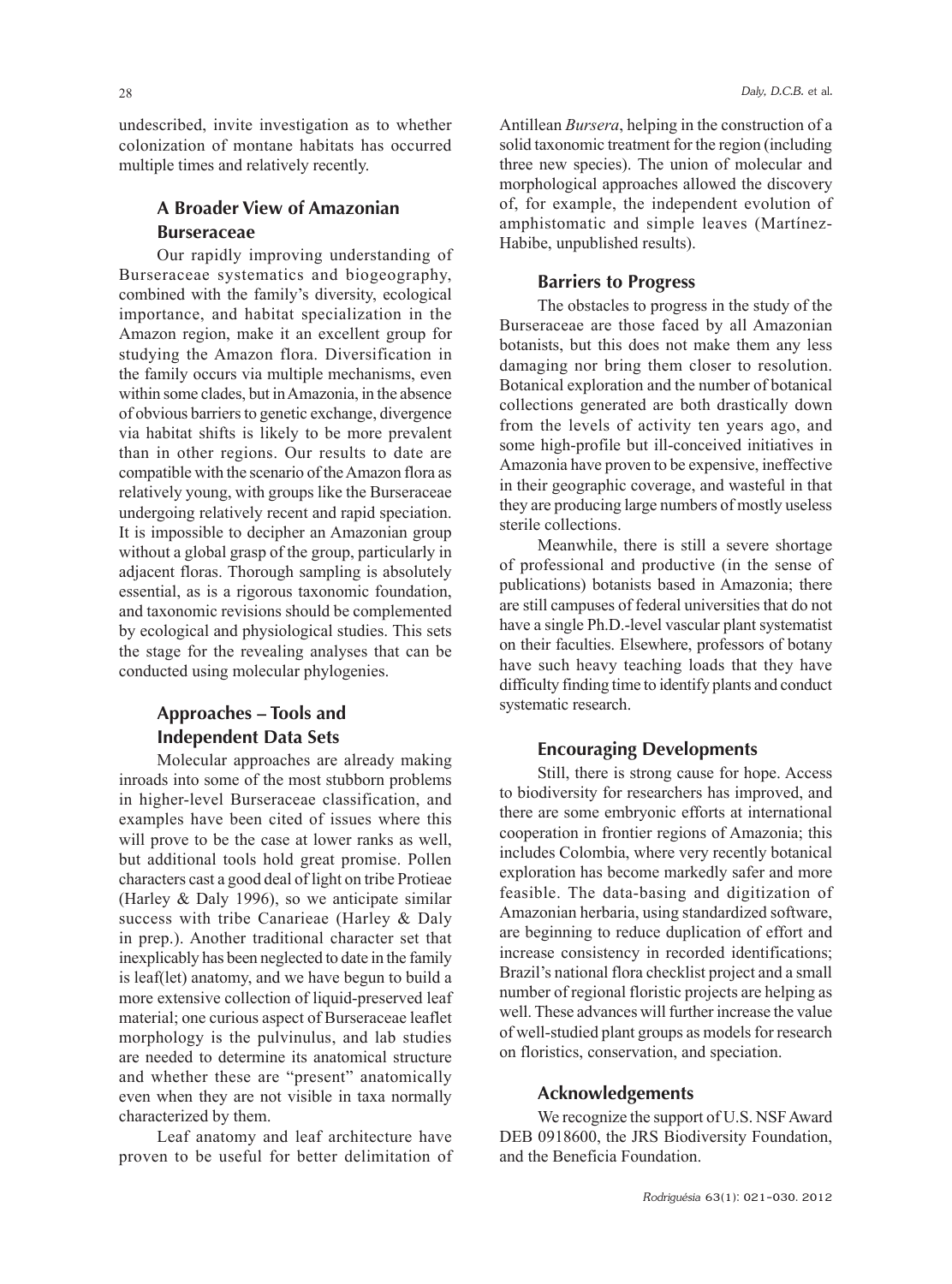#### **References**

- Coyne, J.A. & Orr, H.A. 2005. Speciation. Perspectives in biology and medicine 48(2). Sinauer Associates, Sunderland.
- Daly, D.C. 1987. A taxonomic revision of *Protium* Burm.f. (Burseraceae) in Eastern Amazonia and the Guianas. Ph.D. dissertation. City University of New York.
- Daly, D.C. 1989. Studies in neotropical Burseraceae II. Generic limits in Neotropical Protieae and Canarieae. Brittonia 41: 17-27.
- Daly, D.C. (in press). *Bursera pereirae*, a genus new to the Cerrado complex of Brazil. Studies in neotropical Burseraceae XVIII. [Brittonia].
- Daly, D.C. & Fine, P.V.A. 2011. A new Amazonian section of *Protium* (Burseraceae) including both edaphic specialist and generalist taxa. Studies in neotropical Burseraceae XVI. Systematic Botany 36: 939-949.
- Daly, D.C.; Harley, M.M.; Martínez-Habibe, M.-C. & Weeks, A. 2011. Burseraceae. *In*: Kubitzki, K. (ed.). The families and genera of vascular plants. Vol. X. Flowering plants. Eudicots: Sapindales, Cucurbitales, Myrtaceae. Springer-Verlag, Berlin. Pp. 76-104.
- Daly, D.C. & Martínez-Habibe, M.-C., H.M.C. 2002 (2003). Notes on *Dacryodes* Vahl, including a new species from the Rio Negro basin. Studies in neotropical Burseraceae XI. Brittonia 54: 266-274.
- Daly, D.C.; Neill, D. & Martínez-Habibe, M.C. in press. An ecologically significant new species of *Dacryodes* from the northern Andes. Studies in neotropical Burseraceae XIV. Brittonia.
- Duivenvoorden, J.F. 1995. Tree species composition and rain forest-environment relationships in the middle Caquetá, Colombia, NW Amazonia. Vegetatio 120: 91-113.
- De-Nova, J.A.; Medina, R.; Montero, J.C.; Weeks, A.; Rosell, J.A.; Olson, M.E.; Eguiarte, L.E. & Magallón, S. 2011. Insights into the historical construction of species-rich Mesoamerican seasonally dry tropical forests: the diversification of Bursera (Burseraceae, Sapindales). New Phytologist 193: 276-287.
- Davis, C.C.; Bell, C.D.; Fritsch, P.W. & Mathews, S. 2002. Phylogeny of Acridocarpus-Brachylophon (Malpighiaceae): Implications for Tertiary Tropical Floras and Afroasian Biogeography. Evolution 56: 2395-2405.
- Ellis, B.; Daly, D.C; Hickey, L.; Johnson, K.R.; Mitchell, J.D.; Wilf, P. & Wing, S.L. 2009. Manual of leaf architecture. Cornell University Press.
- Fine, P.V.A.; Daly, D.C.; Villa, F.G.M; Mesones, I.A. & Cameron, K.M. 2005. The contribution of edaphic heterogeneity to the evolution and diversity of Burseraceae trees in the Western Amazon. Evolution 59: 1464-1478.
- Fine, P. V. A.; Daly, D.C.; Misiewicz, T.M.; Mesones, I.; Zapata, F. & Cooper, H.F. in press. Phylogeography

of edaphic specialist and generalist species of *Protium* (Burseraceae): the relative importance of geographic distance and environmental heterogeneity in generating phylogeographic structure across the Amazon basin. Journal of Biogeography.

- Giraldo-Cañas, D. 1999. Riqueza, composición y distribución florística de los paisajes fisiográficos del eje de los ríos Apaporís y Amazonas, Amazonía colombiana. Darwiniana 37: 25-35.
- Harley, M.M. & Daly, D.C. 1996. Burseraceae-Protieae. World pollen and spore flora 20: 1-44.
- Huelsenbeck, J.P. & Ronquist, F. 1961. MrBayes: Bayesian inference of phylogeny. Bioinformatics, Applications Note 17: 754-755.
- Lee, H.S.; Davies, S.J.; Lafrankie, J.V.; Tan, S.; Yamakura, T.; Itoh, A.; Ohkubo, T. & Ashton, P.S. 2002. Floristic and structural diversity of mixed dipterocarp forest in Lambir Hills National Park, Sarawak, Malaysia. Journal of Tropical Forest Science 14: 379-400.
- Lee, H. S.; Tan, S.; Davies, S.J.; Lafrankie, J.V.; Ashton, P.S.; Yamakura, T.; Itoh, A.; Ohkubo, T. & Harrison, R. 2004. Lambir forest dynamics plot, Sarawak, Malaysia. *In*: Losos, E.C. & Leigh JR., E.G. (eds.). Tropical forest diversity and dynamism. University of Chicago Press, Chicago. Pp. 527-537.
- Marchand, L. 1869. Histoire de l'ancien groupe des Térébinthacées. E. Martinet, Paris.
- Mori, S. A.; Rabelo, B.V.; Tsou, C.-H. & Daly, D.C. 1989. Composition and structure of an eastern Amazonian forest at Camaipi, Amapá, Brazil. Boletim do Museu Paraense Emílio Goeldi (Botânica) 5: 3-18.
- Moritz, C.; Patton, J.; Schneider, C. & Smith, T.B. 2000. Diversification of rainforest faunas: an integrated molecular approach. Annual Review of Ecology and Systematics 31: 533-563.
- Rankin-de-Morona , J.M.; Prance, G.T.; Hutching, R.W.; Silva, M.F.; Rodrigues, W.A. & Uehling, M.E. 1992. Preliminary results of a large-scale tree inventory of upland rain forest in the central Amazon. Acta Amazonica 22: 493-534.
- Rzedowski, J.; Medina Lemos, R. & Calderón D.E. & Rzedowski, G. 2005. Inventario del conocimiento taxonómico, así como de la diversidad y del endemismo regionales de las especies mexicanas de *Bursera* (Burseraceae). Acta Botanica Mexicana 70: 85-111.
- Spichiger, R.; Loizeau, P.-A.; Latour, C. & Barriera, G. 1996. Tree species richness of a South-Western Amazonian forest (Jenaro Herrera, Peru, 73°40'W/ 4°54'S). 5 Candollea 1: 559-577.
- Swart, J.J. 1942. A monograph of the genus *Protium* and some allied genera (Burseraceae). Drukkerij Koch en Knuttel, Gouda.
- Thulin, M.; Beier, B.-A.; Razafimandimbison, S.G. & Banks, H.I. 2008. *Ambilobea*, a new genus